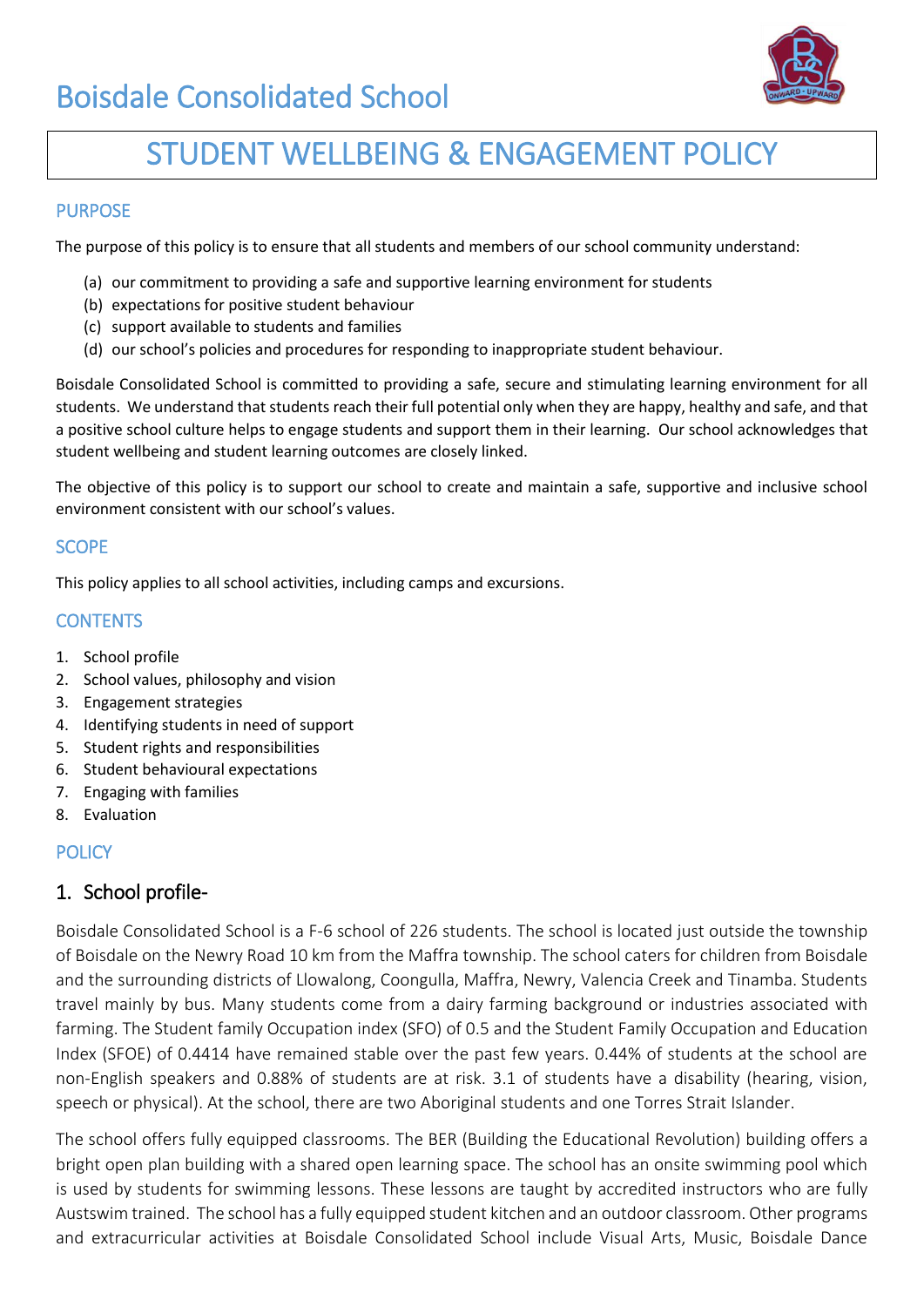

Group, Bike Brigade, Winter sports, Annual Production, Kinder leadership, Student Leadership, Student Voice Team (2019), intervention, Camps and excursions and the Foundation/Grade 6 Buddy Program.

## 2. School values, philosophy and vision-

## Mission

*As a community we are committed to inspire, support and educate inquisitive thinkers who value personal growth and collaboration in an ever changing world.*

## Vision

*Together we strive to develop an enthusiastic culture of learners, enabling them to grow in a safe and supportive environment.*

#### Values

Our School Values are "a code" by which we function as a school. They underpin our actions and beliefs but they are not a set of rules. These are our core values -

| <b>Show Respect</b> | <b>Bounce Back</b> | <b>Be your Best</b> |
|---------------------|--------------------|---------------------|
|                     |                    |                     |

**Work as a Team Be a mate** 

#### **Think Proud, Act Proud, Be Proud**

At Boisdale Consolidated School we use our School Values to cater for all student needs;

Show Respect: This value encompasses respect for everybody and everything within the school community. Students develop behaviours that show respect for each other, respect for their teaching and learning and respect for all members of the school, as well as equipment, buildings and facilities. This value underpins the everyday functioning as a school.

Bounce Back: This value develops strong resiliency in our students. It is used in the restorative process as a way of focussing on the positives that can evolve from difficult situations. It builds an understanding that many times we can take control of negative feelings and situations and view them more positively as a means of building personal emotional strength and resiliency.

Be your Best: This value underpins everything we do at Boisdale Consolidated School. It aims to develop an attitude of perseverance, motivation and striving for high expectations. It focusses on personal development, goal setting and realistic expectations. Students learn that they can apply this philosophy to all aspects of their school and personal life. (It aims to develop a positive attitude to learning using the growth mindset philosophy to develop perseverance, motivation and to strive for excellence.)

Work as a Team: The school has had an emphasis on the strength of the team rather than the individual alone. This has formed the basis of our Teaching and Learning Plan, as well underpinning the philosophy behind the structure of Grades and organisation of the program taught at each level.

Be a Mate: This value develops concepts around "mateship". Looking out for each other, respecting others even though they may not be a close friend and developing shared responsibility for each other are key focuses. Using Restorative Practice when there have been altercations between students focuses on this value, as it underpins all relationships at the school.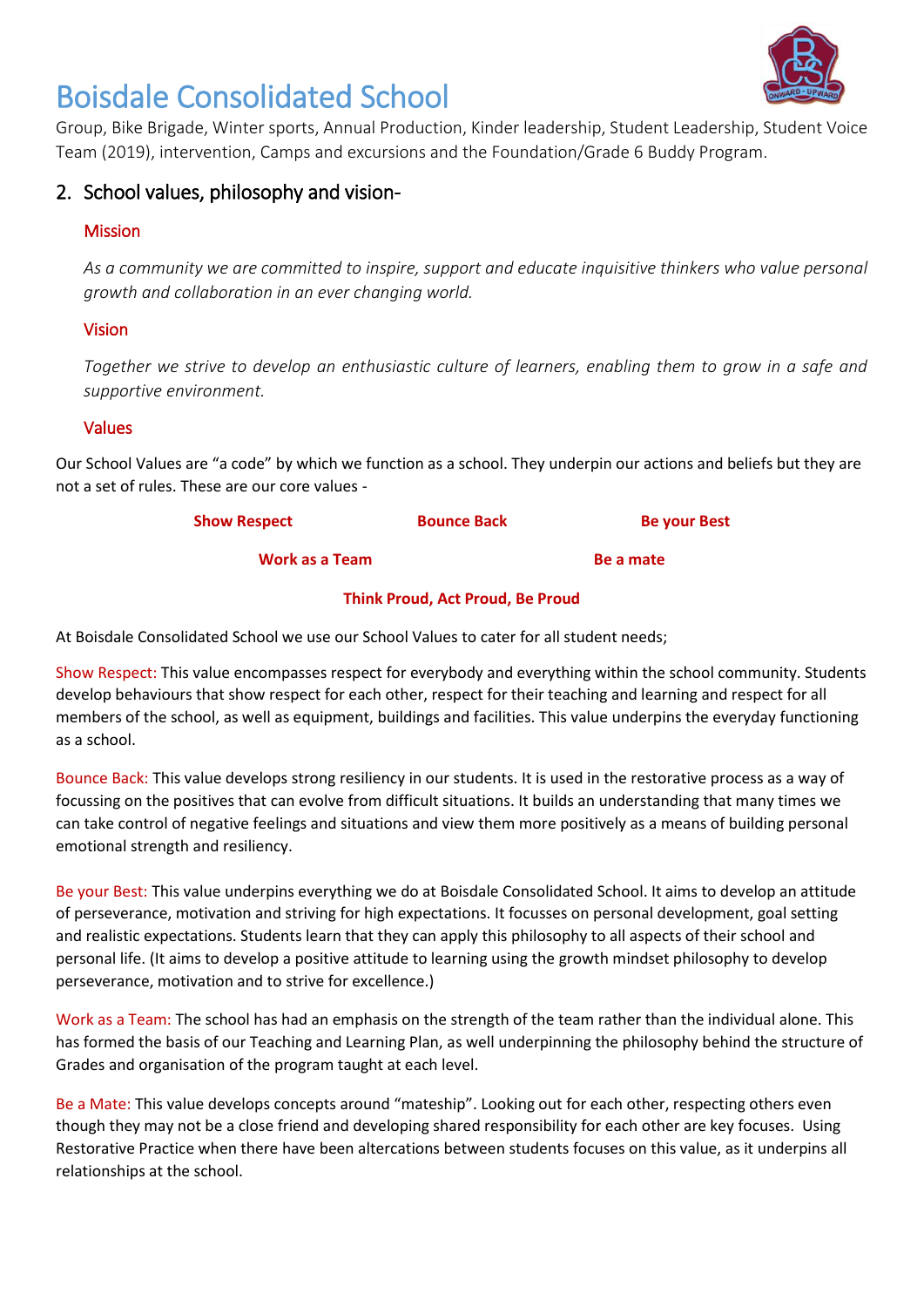

**Think Proud, Act Proud, Be Proud:** This is our umbrella statement. It is the philosophy that encompasses all our values. It develops a sense of who we are in the community and filters into each and every home within our broad based school community and major stakeholders.

## 3. Engagement strategies-

Boisdale Consolidated School has developed a range of strategies to promote engagement, positive behaviour and respectful relationships for all students in our school. We acknowledge that some students may need extra social, emotional or educational support at school, and that the needs of students will change over time as they grow and learn.

To realise our mission and vision, our school has in place a range of strategies to promote engagement, positive behaviour and respectful relationships for all students in the school. We recognise that some students, as a group or as individuals may need extra social, emotional or educational support to flourish at school, and so we put in place strategies to identify these students and provide them with the support they need.

The school provides a rich extra-curricular program to cater for the needs of all students as well as providing a rich and diverse range of experiences to keep students motivated and engaged. These activities also provide opportunities for parents and members of the community to be actively involved in students' learning. These include:

- **Prep/Grade 6 Buddy Program** A buddy program operates for the new prep students. Grade 6 students are trained to support the new preps as they enter school.
- **Bike Brigade** A fantastic bike repair program with 1:1 tuition from a range of volunteers. The renovated bikes are donated to charities.
- **Marimba Band -** The school boasts 3 full size Marimbas as well as ukuleles and a myriad of other instruments. These form a unique band that performs at key events.
- **Boisdale Dance Group -** The Boisdale Dance Group rehearse once a week and have performed at many community events.
- **Annual Production** During the second semester a musical play is produced with up to 60 of the senior school students involved. These lively, often humorous plays, teach students performance skills and help build self-esteem and confidence.
- **Gardening Club and Yard Crew Teams -** The school has both a gardening club and yard crew which operates at lunchtimes. Vegetables are grown, cooked and shared in the student kitchen and students are actively involved in the maintenance of the school.
- **House Teams, leadership opportunities for house, school captains, Junior School Council leadership and bus captains, as well as camps, excursions and incursions** These opportunities all provide strong links to the school, building a sense of belonging and connectedness.
- **Kinder Leadership Program -** The Community Leadership program allows Grade students the opportunity to plan and implement an early literacy program in the two local Kindergartens developing strong links for transitioning students as well leadership skills within the community.

Other avenues for involvement within the community are:

- **Interschool Gymkhanas**
- Annual Paint Relay at Stratford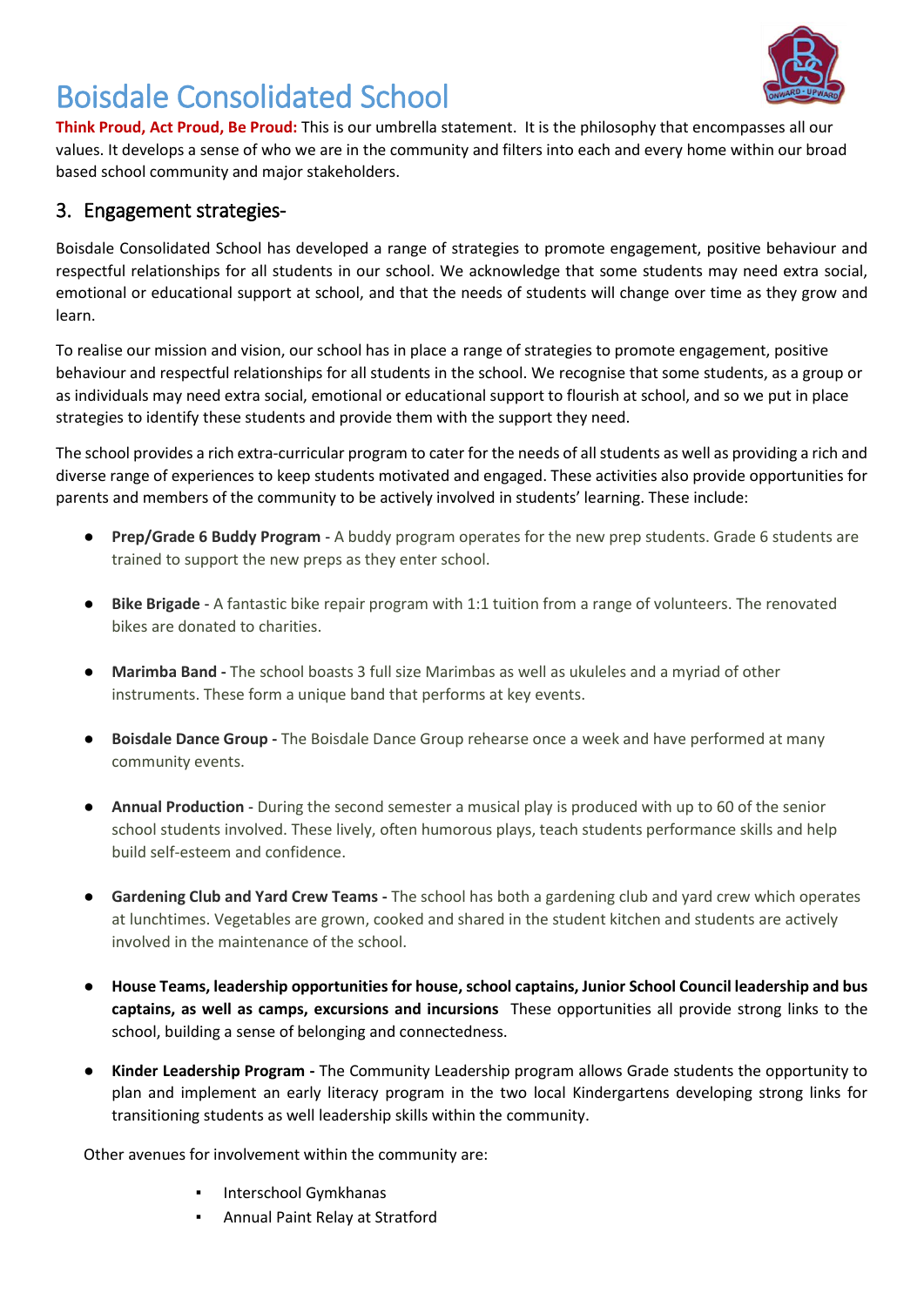

- Segue Grade 6 Art Exhibition
- Maffra Show (cooking, art and craft and equestrian events)
- Lions Peace Prize
- **Interschool Triathlon**
- Mardi Gras Float

## 4. Identifying students in need of support-

Boisdale Consolidated School is committed to providing the necessary support to ensure our students are supported intellectually, emotionally and socially. The Student Wellbeing team plays a significant role in developing and implementing strategies help identify students in need of support and enhance student wellbeing. Boisdale Consolidated School will utilise the following information and tools to identify students in need of extra emotional, social or educational support:

- *personal, health and learning information gathered upon enrolment and while the student is enrolled*
- *attendance records*
- *academic performance*
- *observations by school staff such as changes in engagement, behaviour, self-care, social connectedness and motivation*
- *attendance, detention and suspension data*
- *engagement with families*
- *self-referrals or referrals from peers*
- *Individual Learning Plans*
- *Behaviour Support Plans*

## 5. Student rights and responsibilities-

All members of our school community have a right to experience a safe and supportive school environment. We expect that all students, staff, parents and carers treat each other with respect and dignity. Our school's Statement of Values highlights the rights and responsibilities of members of our community.

Students have the right to:

- participate fully in their education
- feel safe, secure and happy at school
- learn in an environment free from bullying, harassment, violence, discrimination or intimidation
- express their ideas, feelings and concerns.

Students have the responsibility to:

- participate fully in their educational program
- display positive behaviours that demonstrate respect for themselves, their peers, their teachers and members of the school community
- respect the right of others to learn.

Students who may have a complaint or concern about something that has happened at school are encouraged to speak to their parents or carers and approach a trusted teacher or a member of the school leadership team.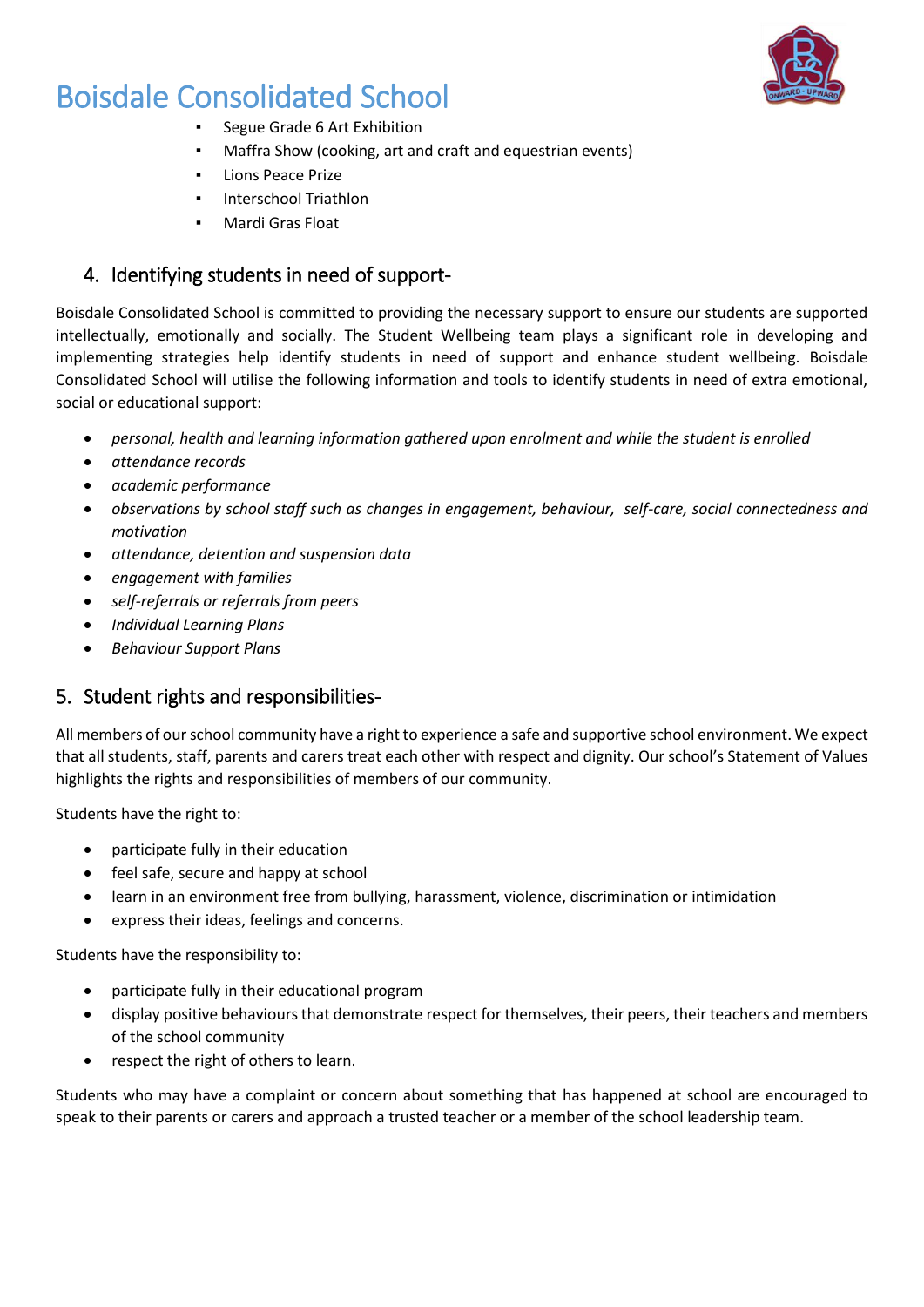

## 6. Student behavioural expectations-

Behavioural expectations of students, staff and families are grounded in our school's Statement of Values. Student bullying behaviour will be responded to consistently with our Bully Prevention policy.

Schools have a responsibility to provide an educational environment that ensures all students are valued and cared for, feel they are part of the school, and can engage effectively in their learning and experience success. Boisdale Consolidated School has implemented the School Wide Positive Behaviour Program since 2012, as part of a Networkwide approach with the Wellington Network. This approach focuses on ensuring that positive student behaviour is acknowledged and encouraged, as well as providing an effective method to monitor, manage and work to improve negative student behaviour. Student behaviour is tracked and recorded by staff in the classroom, playground and bus. Trends in behaviour are discussed with teaching staff, including the Principal, and strategies put in place to implement a whole school approach to positively managing and improving the trended negative behaviour.

Behavioural expectation matrices (see **Appendix 3**) have been developed in the following areas which clearly outline expectations for student and staff behaviour -

- Learning areas
- Bus
- ICT/Cyber/Device Usage
- Staff (meetings, conduct)
- Canteen
- Playground

Positive acknowledgements are designed to be collaboratively achieved and provide opportunities for all students to achieve a collective success. This includes using a marble jar reward system in classrooms and an acknowledgement card in the playground which is collated and the members of Junior School Council devise a whole school reward such as extra play time.

Boisdale Consolidated School seeks to build a positive and inclusive learning environment where all students have the opportunity to experience success. This is supported through inclusive teaching and learning practices and a whole school behaviour management approach. When a student acts in breach of the behaviour standards of our school community, Boisdale Consolidated School will institute a staged response, consistent with the Department's Student Engagement and Inclusion Guidelines. Where appropriate, parents will be informed about the inappropriate behaviour and the disciplinary action taken by teachers and other school staff.

Disciplinary measures may be used as part of a staged response to challenging behaviour in combination with other engagement and support strategies to address the range of factors that may have contributed to the student's behaviour.

Disciplinary measures that may be applied include:

- Restorative Practice discussions with students involved
- Withdrawal of privileges (computer/i-Pad usage; play time)
- Time out in the classroom / or another teacher's classroom
- Letters or verbal apologies written/given
- Individual behaviour management plans
- Counselling with school chaplain
- Clean up duties / amend damages
- Notifying parents of behaviours and future behaviour plans
- Involving community support agencies
- Suspension (in-school and out of school)
- Expulsion within the DET guidelines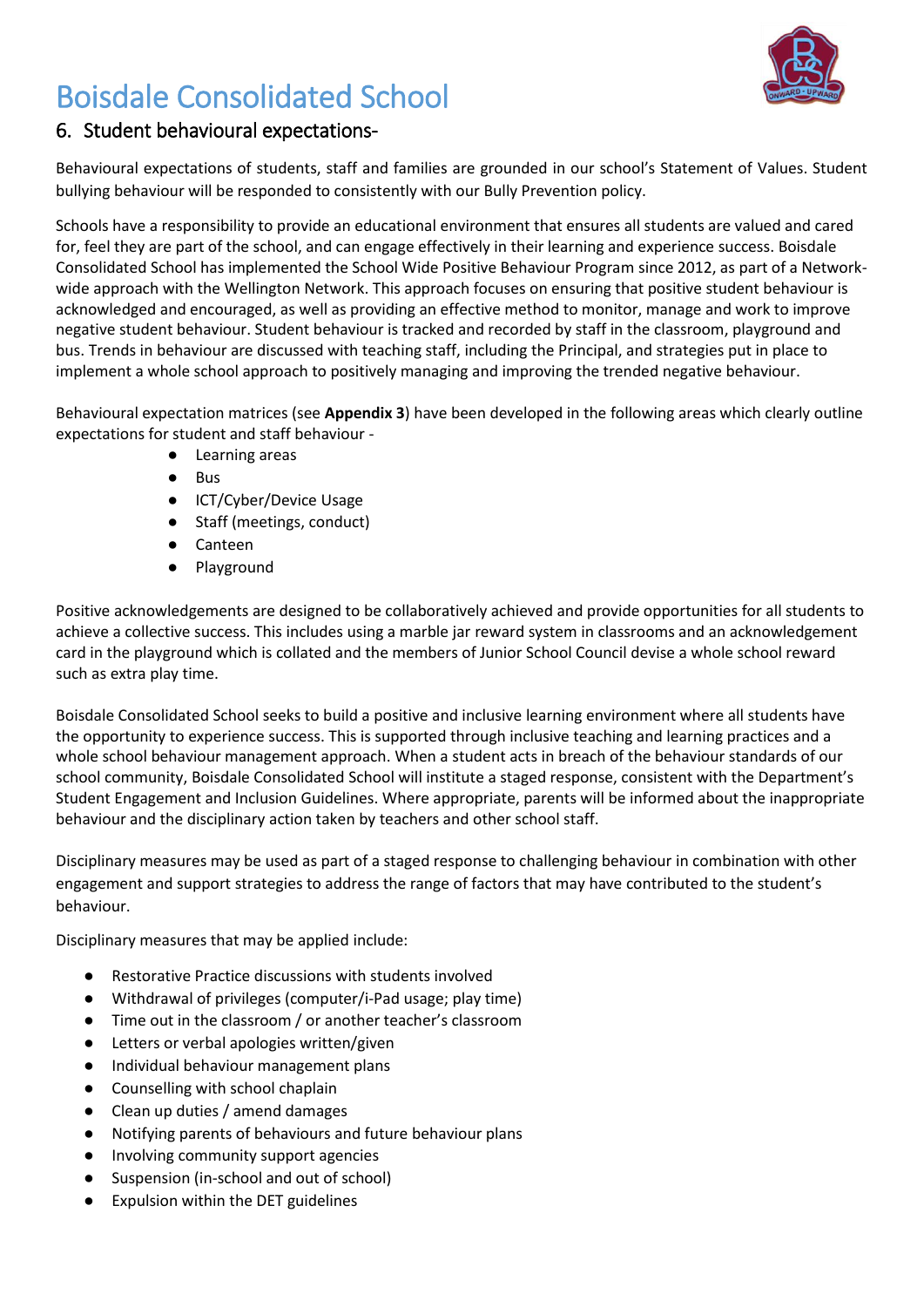

Discipline will be applied in a way that is appropriate to the behaviour and upholds the processes of School Wide Positive Behaviour in promoting positive behaviour and applying an appropriate consequence and counselling for negative behaviours.

Suspension and expulsion are can only be approved by the principal (or person acting in that role) and Boisdale will follow the process for applying these disciplinary measures set out in the Student Engagement and Inclusion Guidanc[e http://education.vic.gov.au/school/principals/participation/Pages/studentengagementguidance/aspx](http://education.vic.gov.au/school/principals/participation/Pages/studentengagementguidance/aspx)

Information on grounds and processes for suspension and expulsion that Boisdale will follow are available from <http://www.education.vic.gov.au/school/principals/particiaption/Pages/discipline.aspx>

**Corporal punishment is prohibited in our school and will not be used, nor tolerated in any circumstance.**

## 7. Engaging with families

Parent involvement is positively encouraged through a range of opportunities. Parent feedback and opinion is sought through the Parent Opinion Survey and through the avenues of School Council representation, Parents and Friends Committee participation and involvement in the classroom, kitchen/garden program, parent information session, as well as sporting and swimming activities and events.

#### **School Council**

Parents become actively involved in the decision making process through membership of school council. The group meet once a month to oversee finance, building and grounds with sub committees involved in canteen, parents and friends club and marketing.

**Parents and Friends** are an active parent body supporting events and activities for students as well as fundraising for the school. They enjoy their own facility in one of our historic buildings and oversee the ordering and sale of the uniform.

**Parents in classroom partnerships** offer their help in a variety of programs including gardening, cooking, classroom activities, Bike Brigade, excursions, camps, PMP, swimming and special events. Their ongoing support is a highly valued aspect of our school life and the school actively fosters an "Open Door" policy.

**Working bees** offer opportunities to take an active role in school maintenance and development. Parent contribution and skills are highly valued within the Boisdale Consolidated School community.

**Parent teacher interviews** are held twice throughout the year (Term 1 and towards the end of Term 2 or early Term 3). These provide an opportunity for students, teachers and parents to discuss learning progression and areas for further development.

The school will support families to engage in their child's learning and build their capacity as active learners. It provides an environment that welcomes all parents/carers and is responsive to them as partners in learning.

## 8. Evaluation-

Data collection and analysis-

Behaviour data from the playground and classroom is collected each week and documented using a checklist form to indicate the type of behaviour, response and the timeframe. This data is then collated using a school based database, which can produce reports which are then discussed with staff and parents as appropriate. This data will be used to identify target areas for improved student behaviour and measure the success or otherwise of schoolbased strategies and approaches.